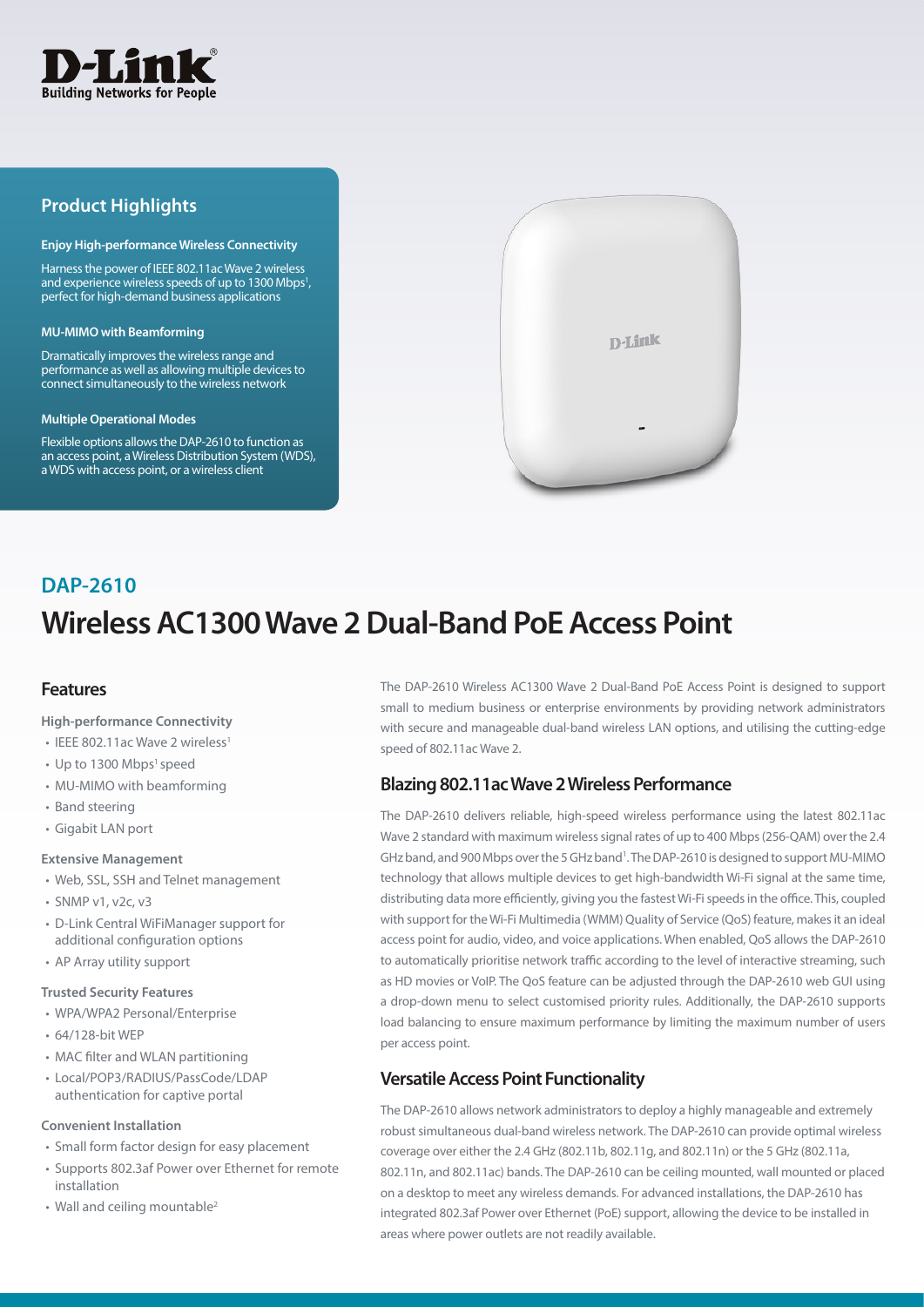

## **DAP-2610 Wireless AC1300 Wave 2 Dual-Band PoE Access Point**

## **Security**

To help maintain a secure wireless network, the DAP-2610 supports both Personal and Enterprise versions of WPA and WPA2 (802.11i), with support for RADIUS server backend and a built-in internal RADIUS server allowing users to create their accounts within the device itself. This access point also includes MAC address filtering, wireless LAN segmentation, SSID broadcast disable, rogue AP detection, and wireless broadcast scheduling for further protection of your wireless network. The DAP-2610 includes support for up to eight VLANs per band, allowing multiple SSIDs to be implemented and further segment users on the network. It also includes a wireless client isolation mechanism, which limits direct client-to-client communication. Additionally, the DAP-2610 supports Network Access Protection (NAP), a feature of Windows Server 2008, allowing network administrators to define multiple levels of network access based on individual client's needs.

## **Multiple Operation Modes**

To maximise total return on investment, the DAP-2610 can be configured to optimize network performance based on any one of its multiple operation modes: Access Point, Wireless Distribution System (WDS), a WDS with Access Point, and Wireless Client. With WDS support, network administrators can set up multiple DAP-2610s throughout a facility and configure them to bridge with one another, while also providing network access to individual clients. The DAP-2610 also features advanced features such as load balancing and redundancy, for fail-safe wireless connectivity.

### **Network Management**

Network administrators have multiple options for managing the DAP-2610, including Web (HTTP), Secure Socket Layer (SSL), Secure Shell (SSH), and Telnet. For advanced network management, administrators can use the D-Link Central WiFiManager to configure and manage multiple access points from a single location. In addition, the D-Link Central WiFiManager provides network administrators with the means of conducting regular maintenance checks remotely, eliminating the need for sending out personnel to physically verify proper operation. The DAP-2610 also has a wireless scheduling feature, turning off wireless functionality when it is not needed to save power. With simultaneous dual-band functionality, PoE support, extensive manageability, versatile operation modes, and solid security enhancements, the DAP-2610 provides small to medium business and enterprise environments with a business-class solution for deploying a wireless network.



If the worst should happen to your network you need the very best support and fast. Downtime costs your business money. D-Link Assist maximises your uptime by solving technical problems quickly and effectively. Our highly trained technicians are on standby around the clock, ensuring that award-winning support is only a phone call away.

With a choice of three affordable service offerings covering all D-Link business products, you can select the package that suits you best:

### **D-Link Assist Gold - for comprehensive 24-hour support**

D-Link Assist Gold is perfect for mission-critical environments where maximum uptime is a high priority. It guarantees four hour around-the-clock response. Cover applies 24/7 for every day of the year including holidays.

### **D-Link Assist Silver - for prompt same-day assistance**

D-Link Assist Silver is designed for 'high availability' businesses that require rapid response within regular working hours. It provides a four hour response service Monday to Friday from 8am to 5pm, excluding holidays.

## **D-Link Assist Bronze - for guaranteed response on the next business day**

D-Link Assist Bronze is a highly cost-effective support solution for less critical environments. Response is guaranteed within eight business hours Monday to Friday from 8am to 5pm, excluding holidays.

D-Link Assist can be purchased together with any D-Link business product. So whether you're buying switching, wireless, storage, security or IP Surveillance equipment from D-Link, your peace of mind is guaranteed. D-Link Assist also offers installation and configuration services to get your new hardware working quickly and correctly.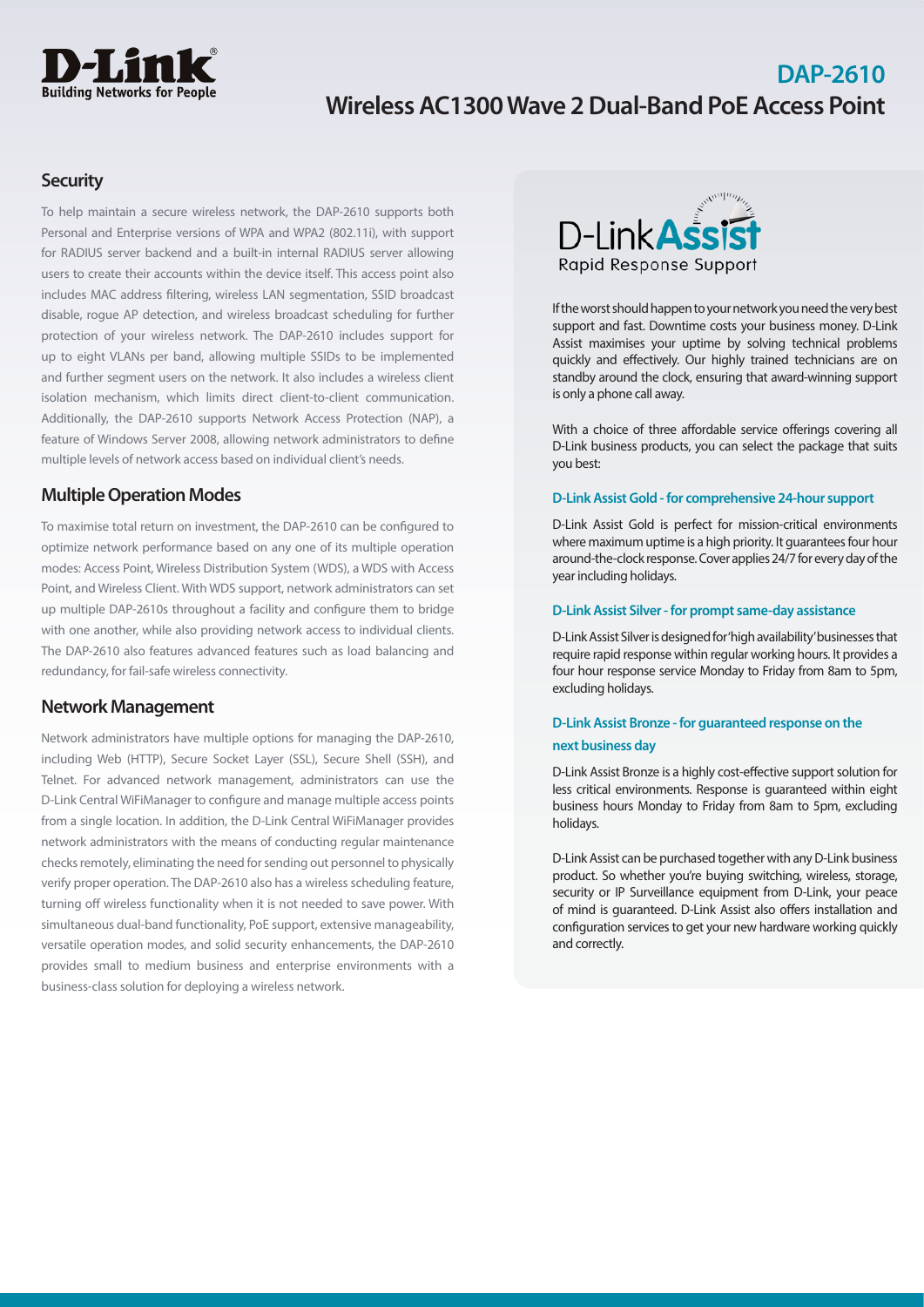

## **DAP-2610 Wireless AC1300 Wave 2 Dual-Band PoE Access Point**

## **Technical Specifications**

| General                                                                  |                                                                                                           |                                                                                                                           |
|--------------------------------------------------------------------------|-----------------------------------------------------------------------------------------------------------|---------------------------------------------------------------------------------------------------------------------------|
| Device Interfaces                                                        | · IEEE 802.11a/b/g/n/ac Wave 2 wireless <sup>1</sup>                                                      | • 1 Gigabit LAN (supports PoE)                                                                                            |
| <b>Standards</b>                                                         | · IEEE 802.11a/b/g/n/ac1<br>· IEEE 802.3u/ab                                                              | · IEEE 802.3az Energy Efficient Ethernet (EEE)<br>• IEEE 802.3af Power over Ethernet                                      |
| Antennas                                                                 | · 2 internal dual-band 3 dBi omni antennas                                                                |                                                                                                                           |
| Operating Frequency <sup>3</sup>                                         | • 2.4 GHz band: 2.4 to 2.4835 GHz                                                                         | • 5 GHz band: 5.15 to 5.35 GHz, 5.47 to 5.85 GHz                                                                          |
| Maximum Output Power                                                     | • 20 dBm for 2.4 GHz                                                                                      | • 20 dBm for 5 GHz                                                                                                        |
| Data Signal Rate                                                         | $\cdot$ 2.4 GHz<br>• Up to 400 Mbps <sup>1</sup>                                                          | $\cdot$ 5 GHz<br>• Up to 867 Mbps <sup>1</sup>                                                                            |
| Functionality                                                            |                                                                                                           |                                                                                                                           |
| Security                                                                 | • WPA-Personal<br>• WPA-Enterprise<br>• WPA2-Personal<br>· WPA2-Enterprise<br>• WEP 64/128-bit encryption | · SSID broadcast disable<br>• MAC address access control<br>• Network Access Protection (NAP)<br>· Internal RADIUS server |
| Network Management                                                       | • Telnet<br>· Secure Telnet (SSH)<br>• Web (HTTP)<br>· Secure Socket Layer (SSL)                          | • Traffic control<br>$\cdot$ SNMP v1/v2c/v3<br>· D-Link Central Wi-Fi Manager<br>• AP Array                               |
| LEDs                                                                     | • Power/status                                                                                            |                                                                                                                           |
| Physical                                                                 |                                                                                                           |                                                                                                                           |
| <b>Dimensions</b>                                                        | • 170 x 170 x 28 mm (6.69 x 6.69 x 1.1 inches)                                                            |                                                                                                                           |
| Weight                                                                   | • 314 g (0.69 lbs) without mounting base                                                                  | • 370.6 g (0.82 lbs) with mounting base                                                                                   |
| Power Supply                                                             | · External power adapter: 12 V/1 A (not included)                                                         | • IEEE 802.3af PoE                                                                                                        |
| Maximum Power Consumption                                                | $-12W$                                                                                                    |                                                                                                                           |
| Temperature                                                              | • Operating: 0 to 40°C (32 to 104°F)                                                                      | • Storage: -20 to 65°C (-4 to 149°F)                                                                                      |
| Humidity                                                                 | • Operating: 10% to 90% non-condensing                                                                    | · Storage: 5% to 95% non-condensing                                                                                       |
| Meantime Between Failure (MTBF)                                          | $\cdot$ > 30,000 hours                                                                                    |                                                                                                                           |
| Certifications                                                           | $\cdot$ FCC<br>$\cdot$ IC<br>$\cdot$ CE <sup>4</sup>                                                      | $\bullet$ UL<br>· Wi-Fi Certified                                                                                         |
| Antenna Pattern                                                          |                                                                                                           |                                                                                                                           |
| Orientation                                                              | H-Plane                                                                                                   | E-Plane                                                                                                                   |
| 2.4 GHz Ceiling Mounted<br>(E-Plane)<br>Wall<br>≻x<br>Floor<br>(H-Plane) | 90<br>120<br>60<br>150<br>$-2.4G-1$<br>$-2.4G-2$<br>180<br>210<br>330<br>300<br>240<br>270                | 90<br>120<br>60<br>150<br>$-2.4G-1$<br>180<br>$-2.4G-2$<br>330<br>210<br>300<br>240<br>270                                |